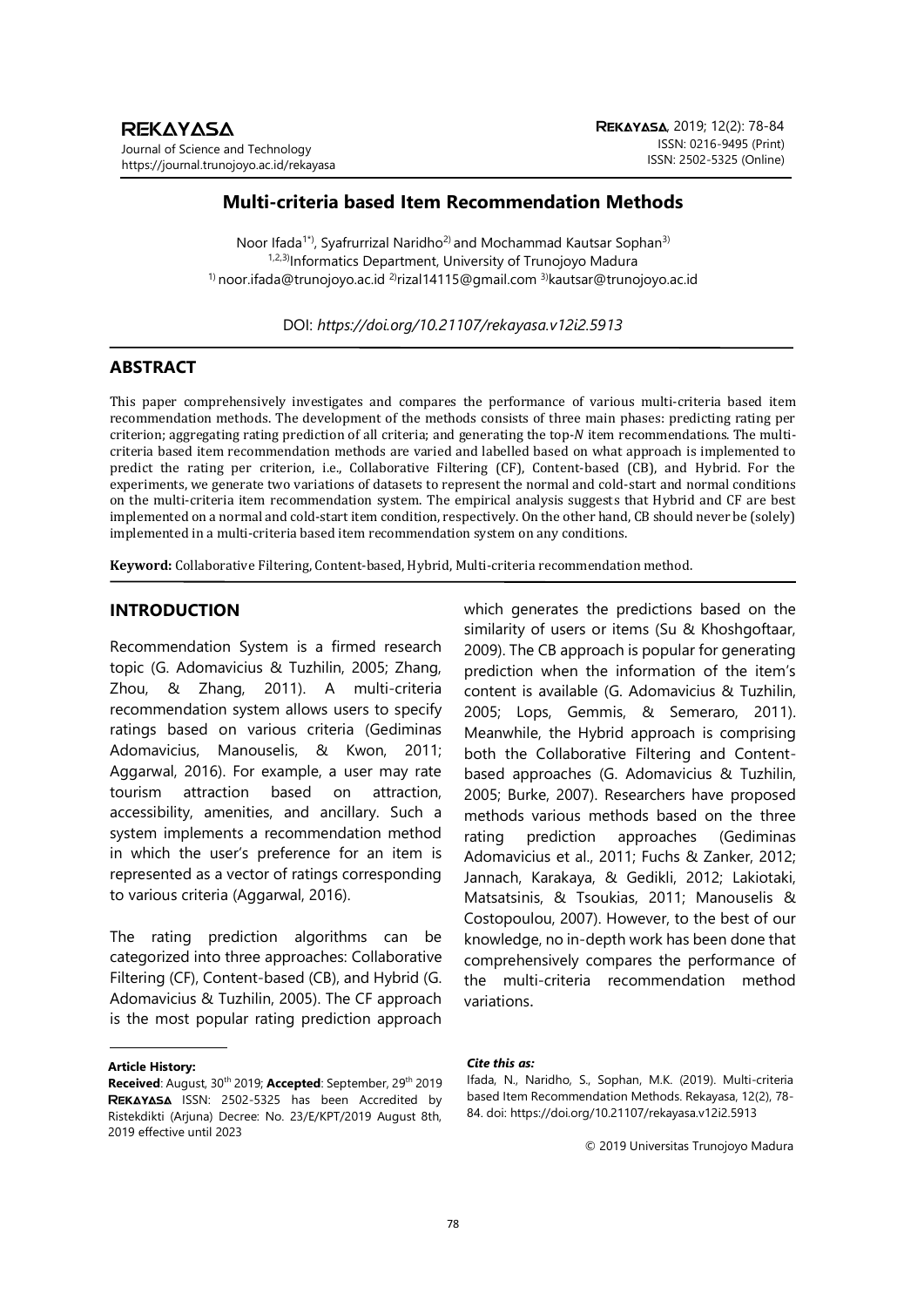In this paper, we study a variation of multicriteria based item recommendation methods. The development of the methods consists of three main phases: predicting rating per criterion; aggregating rating prediction of all criteria; and generating the top- $N$  item recommendations. The multi-criteria based item recommendation methods are varied and labelled based on what approach is implemented to predict the rating per criterion, i.e., Collaborative Filtering (CF), Content-based (CB), and Hybrid. For the experiments, we generate two variations of datasets to represent the normal and cold-start and normal conditions on the multi-criteria item recommendation system.

The contributions of this paper are as follows: (1) Analysis of multi-criteria based recommendation methods and show the different approaches to implementing the rating prediction per criterion phase, and (2) Performance comparison of three multi-criteria based item recommendation methods.

## **METHOD**

In this section, we explain how to develop the multi-criteria based methods for generating a top- $N$  list of item recommendation to a target

<span id="page-1-0"></span>Table I. Notations

user. The input of the method is the multi-criteria rating histories of users; the item features data; and the significance score of each criterion. At this stage, we can identify and notate the set of users, items, criteria, significance score of each criterion, features, items which have been rated by each user, and features of each item. [Table I](#page-1-0) lists the notations used in this paper to symbolize those sets.

The development of the multi-criteria based item recommendation method consists of three main phases: (a) predicting rating per criterion, (b) aggregating rating prediction of all criteria, and (c) generating the top- $N$  item recommendations. [Figure 1](#page-1-1) shows the framework of the method.

## **Prediction Rating per Criterion**

The calculation of rating prediction can be categorized into three approaches: Collaborative Filtering, Content-based, and Hybrid approach (G. Adomavicius & Tuzhilin, 2005).

Collaborative Filtering Multi-criteria based **Approach** 

The Collaborative Filtering (CF) approach is the most popular rating prediction approach (Su & Khoshgoftaar, 2009). A way to implement this

| <b>Notation</b>                                         | <b>Description</b>                                             |
|---------------------------------------------------------|----------------------------------------------------------------|
| $U = \{u_1, u_2, u_3, , u_p\}$                          | set of $p$ users                                               |
| $I = \{i_1, i_2, i_3, , i_a\}$                          | set of $q$ items                                               |
| $C = \{c_1, c_2, c_3, , c_l\}$                          | set of l criteria                                              |
| $Y = \{y_1, y_2, y_3, , s_l\}$                          | set of the significance scores of $l$ criteria                 |
| $\Delta = \{\delta_1, \delta_2, \delta_3, , \delta_f\}$ | set of $f$ features.                                           |
| $r_{u,i}^c$                                             | rating given by user $u$ to item $i$ , for criterion $c$       |
| $\delta_{i,f}$                                          | Designation of item's feature, i.e., labelled as either 1 or 0 |
| $I_u$                                                   | set of items which have been rated by user $u$                 |
| $F_i$                                                   | set of features of item i                                      |



<span id="page-1-1"></span>Figure 1. The Framework of Multi-criteria based Item Recommendation Method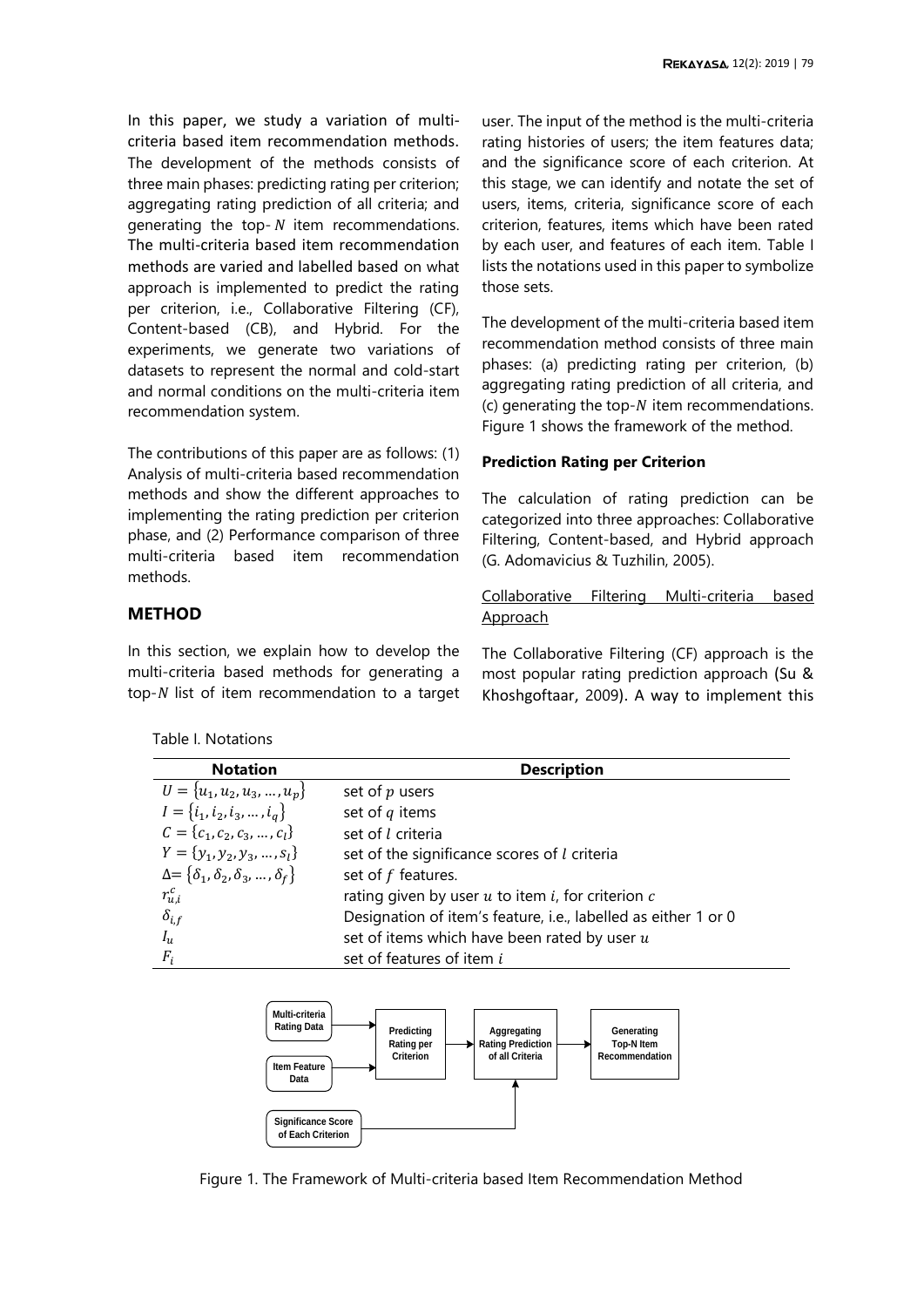approach is by calculating the prediction based on the similarities of users rating preferences (Gediminas Adomavicius et al., 2011; Bilge & Yargıç, 2017). Per criterion  $c$ , we calculate the similarity between user  $u$  and  $v$  using the cosine similarity function:

$$
s_{u,v}^c = \frac{\sum_{i \in I_u \cap I_v} r_{u,i}^c r_{v,i}^c}{\sqrt{\sum_{i \in I_u \cap I_v} (r_{u,i}^c)^2} \cdot \sqrt{\sum_{i \in I_u \cap I_v} (r_{v,i}^c)^2}}
$$
(1)

Once the similarities between target user  $u$  and other users are calculated, we can form the top k nearest neighbours of user  $u$ ,  $K_u$ . The CF rating prediction of user  $u$  to item  $i$  for criterion  $c$  is formulated as:

$$
\alpha_{u,i}^c = \frac{\sum_{v \in K_u} s_{u,v}^c \cdot r_{v,i}^c}{\sum_{v \in K_u} |s_{u,v}^c|} \tag{2}
$$

where  $|K_u| \leq k$ .

## Content-based Multi-criteria based Approach

The Content-based (CB) approach is popular for generating prediction when the information of the item's content is available (G. Adomavicius & Tuzhilin, 2005; Lops et al., 2011). A way to implement this approach is by calculating the prediction based on the weight of each item feature (Uluyagmur, Cataltepe, & Tayfur, 2012). Per criterion, we calculate the weight of item feature  $f$  for user  $u$  using the weighting function:

$$
w_{u,f}^c = \frac{\sum_{i \in I_u} \delta_{i,f} \times r_{u,i}^c}{|I_u|} \tag{3}
$$

The CB rating prediction of user  $u$  to item  $i$  for criterion  $c$  is formulated as:

$$
\beta_{u,i}^c = \frac{\sum_{f \in F_i} w_{u,f}^c}{|F_i|} \tag{4}
$$

### Hybrid Multi-criteria based Approach

The Hybrid approach is comprising both the Collaborative Filtering and Content-based approaches (G. Adomavicius & Tuzhilin, 2005; Burke, 2007). A way to implement this approach is by calculating the prediction based on the average of CF and CB rating predictions (Aggarwal, 2016). The Hybrid rating prediction of user  $u$  to item  $i$  for criterion  $c$  is formulated as:

$$
\gamma_{u,i}^c = \frac{\alpha_{u,i}^c + \beta_{u,i}^c}{2} \tag{5}
$$

### **Aggregating Rating Prediction of All Criteria**

Given the rating prediction of user  $u$  to item  $i$  for each criterion  $c$ , we now need to aggregate the prediction of all criteria. The aggregated prediction of all criteria is formulated as (Aggarwal, 2016):

$$
\theta_{u,i} = \frac{\sum_{c \in C} y_c \times \hat{r}_{u,i}^c}{\sum_{c \in C} y_c} \tag{6}
$$

| ι4<br>$c_{2}$<br>$c_3$ |
|------------------------|
|                        |
|                        |
|                        |
|                        |
|                        |
|                        |
| ∍                      |

<span id="page-2-0"></span>Figure 2. A toy example of multi-criteria rating data

|      |                        | <b>Feature</b> |            |            |            |            |
|------|------------------------|----------------|------------|------------|------------|------------|
|      |                        | $\delta_1$     | $\delta_2$ | $\delta_3$ | $\delta_4$ | $\delta_5$ |
|      |                        |                |            |            |            |            |
| Item | $\boldsymbol{\iota}_2$ |                |            |            |            |            |
|      | $l_3$                  |                |            |            |            |            |
|      |                        |                |            |            |            |            |

Figure 3. A toy example of item feature data



<span id="page-2-2"></span><span id="page-2-1"></span>Figure 4. A toy example of the criteria significance scores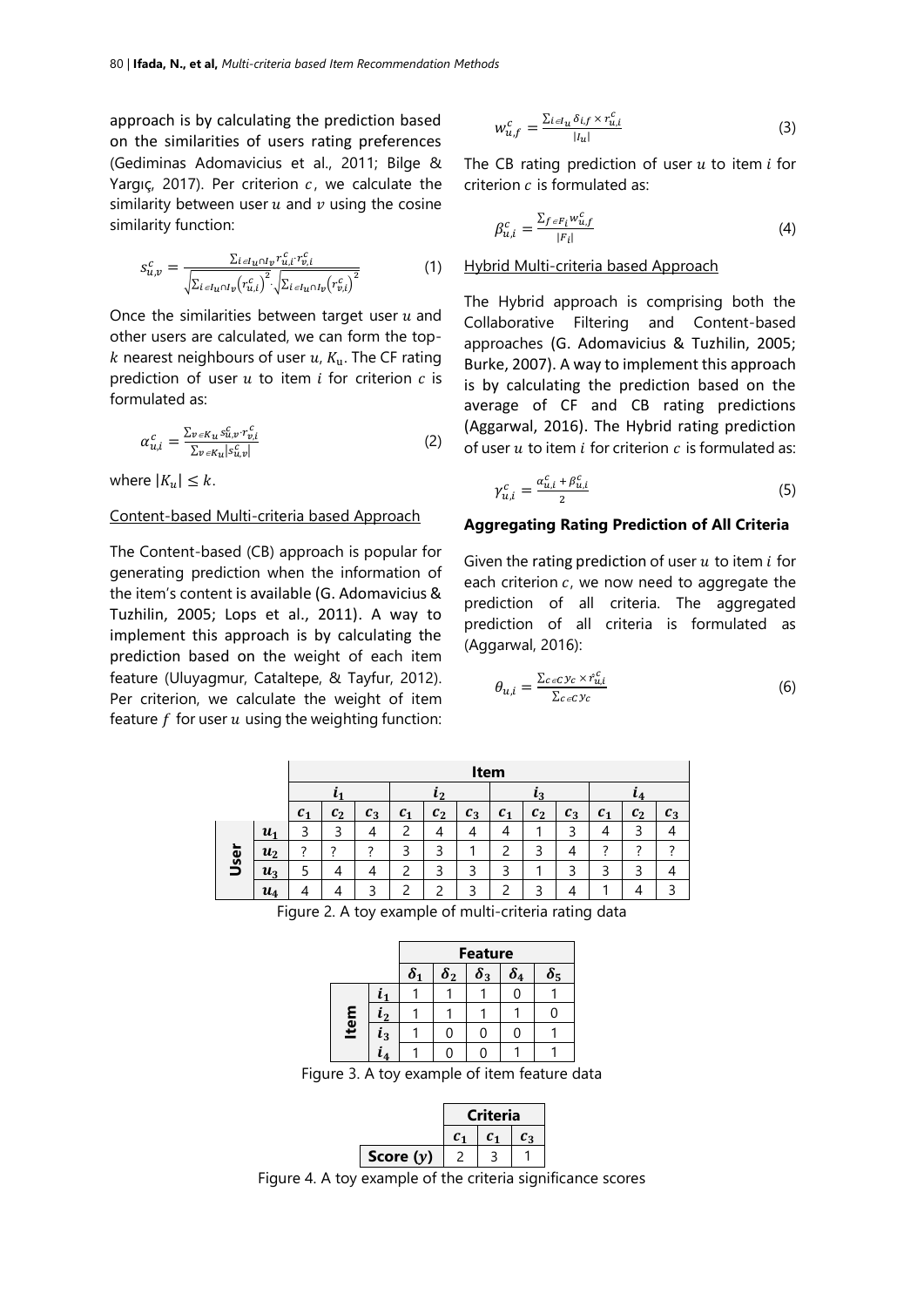where

$$
\hat{r}_{u,i}^c := \begin{cases} \alpha_{u,i}^c & \text{case CF approach} \\ \beta_{u,i}^c & \text{case CB approach} \\ \gamma_{u,i}^c & \text{case Hybrid approach} \end{cases}
$$
 (7)

#### **Generating Top-N Item Recommendation**

The list of top- $N$  list item recommendation for target user  $u$ ,  $Top_u(N)$ , is generated based on the aggregated rating predictions. In this case, item  $i$  is listed in the  $TopN$  if  $\theta_{u,i}$  is within  $N$ highest values in  $\theta_{u,*}$ 

## **Toy Example**

This section shows examples of how the multicriteria based methods for generating a top- $N$ list of item recommendation to a target user are developed based on the CF, CB, and Hybrid approaches. [Figure 2,](#page-2-0) [Figure 3,](#page-2-1) and [Figure 4](#page-2-2) respectively show the toy examples of multicriteria rating data, item features data and criteria significance scores. The complete calculation of the three main phases in the multi-criteria based item recommendation method is presented in [Figure 5.](#page-4-0)

[Figure 2](#page-2-0) shows that there are four users  $U =$  $\{u_1, u_2, u_3, u_4\}$ , four items  $I = \{i_1, i_2, i_3, i_4\}$ , and three criteria  $C = \{c_1, c_2, c_3\}$ . The set of users' items are formed as  $I_1 = \{1,2,3,4\}$ ,  $I_2 = \{2,3\}$ ,  $I_3 =$  ${1,2,3,4}$ , and  $I_4 = {1,2,3,4}$ . On the other hand, [Figure 3](#page-2-1) shows that there are five item features data  $\Delta = {\delta_1, \delta_2, \delta_3, \delta_4, \delta_5}$ , in which the set of items' features are formed as  $F_1 = \{1,2,3,5\}$ ,  $F_1 =$  ${1,3,4,5}$ ,  $F_1 = {1,5}$ , and  $F_1 = {1,4,5}$ . Meanwhile, [Figure 4](#page-2-2) shows that the significance score of each criterion is  $y_1 = 2$ ,  $y_2 = 3$ , and  $y_3 = 1$ .

For our target user  $u_2$ , we are generating the top-N item recommendation  $TopN<sub>2</sub>$  based on the aggregated rating prediction  $\theta_{2,1}$  and  $\theta_{2,4}$ . The rating prediction per criterion based on CF, CB, and Hybrid approaches are respectively calculated using Equation (2), (4), and (5). Whereas the aggregated rating prediction is calculated using Equation (6). [Figure 5](#page-4-0) shows that the  $Top<sub>2</sub>(N)$  generated based on CF, CB, and Hybrid based methods are respectively {1,4}, {4,1}, and {1,4}.

### **RESULTS AND DISCUSSION**

In this section, we present the empirical analysis by conducting experiments to evaluate the performance of the multi-criteria based item recommendation methods built in this paper.

### **Dataset and Experiment Procedure**

This paper uses a tourism multi-criteria rating dataset that consists of 77 users, 50 touristic attractions or items, and 900 rating data. [Table II](#page-5-0) lists the details of the dataset. Our experimentations implement the 5-fold crossvalidation evaluation approach, in which each fold has a training set  $D_{train}$  and a test set  $D_{test}$ .

For the experiments, we generate two variations based on the tourism dataset to represent the normal and cold-start and normal conditions:

- **TN**: The dataset is refined such all items and users in  $D_{test}$  occurred several times in  $D_{train}$ . This dataset represents the normal condition.
- *TCS*: The dataset is refined such that there occurred items in  $D_{test}$  that have not been rated by users in  $D_{train}$ . This dataset represents the condition in which the coldstart item problem occurs.

### **Evaluation Criteria**

Our recommendation methods build the model using  $D_{train}$  and utilize it afterwards to generate a top- $N$  item recommendations for target users in  $D_{test}$ . In this case, the evaluation is conducted by comparing the top-  $N$  list of item recommendations for a user  $u$ ,  $Top_u(N)$ , to the ground-truth items listed in  $D_{test}$ ,  $GT_u$ . We use the AP (Average Precision) evaluation metric to measure the performance of recommendations. The AP score of the first  $N$  list of item recommendations for a target user  $u$  is formulated as:

$$
AP_u(N) := \sum_{n=1}^{N} Precision_u(N) \cdot \mathbb{I}(Top_u(n) \in GT_u) \quad (8)
$$

where

$$
Precision_u(N) := 100 \cdot \frac{|Top_u(N) \cap GT_u|}{N} \tag{9}
$$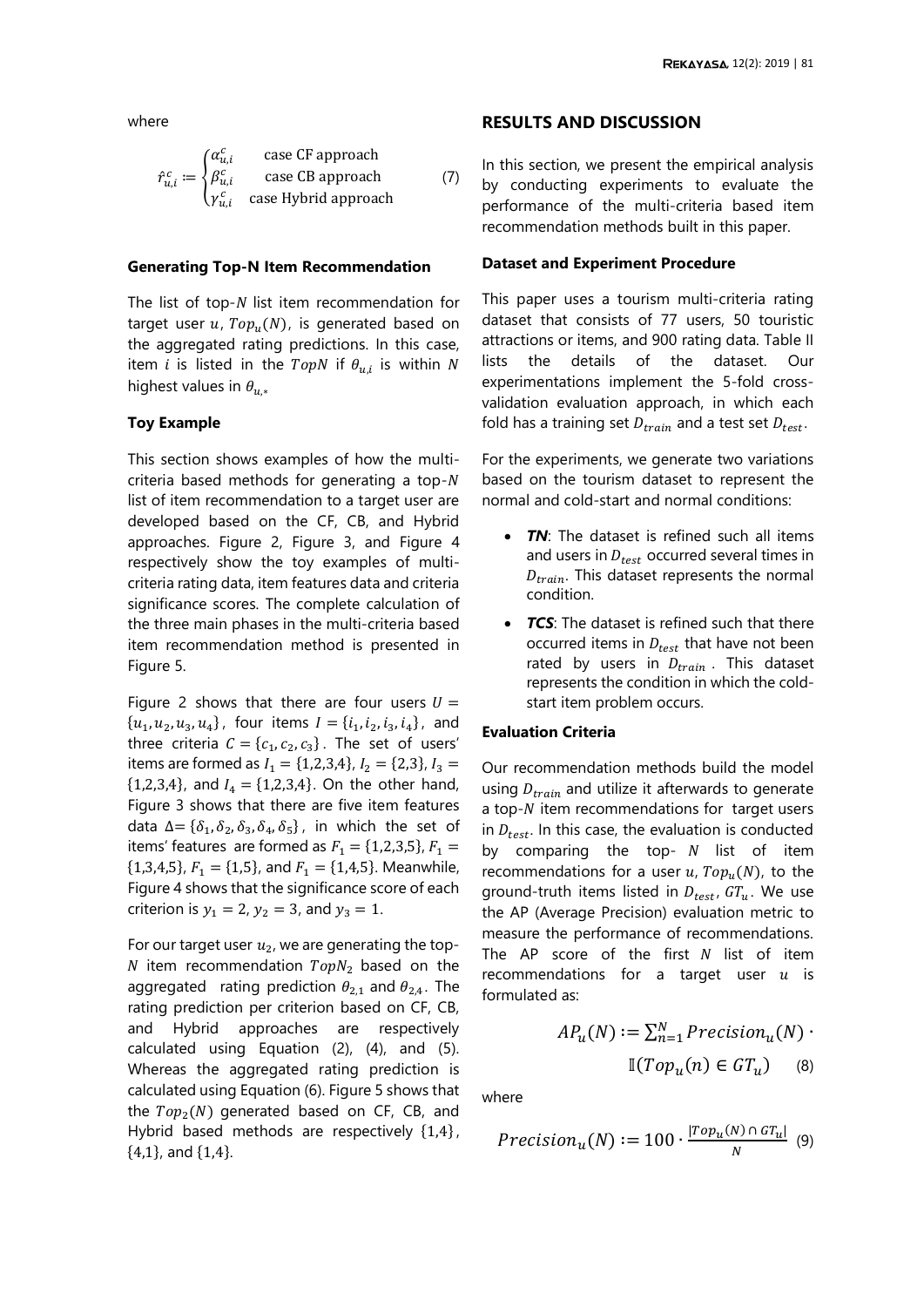| <b>Predicting Rating per Criteria</b>                                              |   |                                                                                                                                                                                                                                                                      | <b>Aggregating Rating Prediction</b>                                                     |                                                                                        |                                                                                                      |                                                                                                    |                                     |
|------------------------------------------------------------------------------------|---|----------------------------------------------------------------------------------------------------------------------------------------------------------------------------------------------------------------------------------------------------------------------|------------------------------------------------------------------------------------------|----------------------------------------------------------------------------------------|------------------------------------------------------------------------------------------------------|----------------------------------------------------------------------------------------------------|-------------------------------------|
| where $I_1 = \{1, 2, 3, 4\}$ , $I_2 = \{2, 3\}$ , $I_3 = \{1, 2, 3, 4\}$ , $I_4 =$ |   |                                                                                                                                                                                                                                                                      |                                                                                          |                                                                                        | of all Criteria                                                                                      | $Top-N$                                                                                            |                                     |
|                                                                                    |   |                                                                                                                                                                                                                                                                      | $\{1, 2, 3, 4\}$ , $F_1 = \{1, 2, 3, 5\}$ , and $F_4 = \{1, 4, 5\}$                      |                                                                                        | where $S = \{2, 3, 1\}$                                                                              |                                                                                                    |                                     |
| Collaborative Filtering (CF) Approach where $k = 2$                                |   |                                                                                                                                                                                                                                                                      |                                                                                          |                                                                                        |                                                                                                      |                                                                                                    |                                     |
| Criteria                                                                           | 1 | $s_{2,1}^1 =$<br>$(3x2)+(2x4)$<br>$\sqrt{3^2+2^2} \times \sqrt{2^2+4^2}$<br>$= 0.87$<br>$s_{2,3}^1 =$<br>$(3x2)+(2x3)$<br>$\sqrt{3^2+2^2} \times \sqrt{2^2+3^2}$<br>$= 0.92$<br>$s_{2,4}^1 =$<br>$(3x2)+(2x2)$<br>$\sqrt{3^2+2^2} \times \sqrt{2^2+2^2}$<br>$= 0.98$ | $\alpha_{2.1}^1 =$<br>$(0.92 \times 5) + (0.98 \times 4)$<br>$ 0.92 + 0.98 $<br>$= 4.48$ | $\alpha_{2.4}^{1} =$<br>$(0.92\times3)+(0.98\times1)$<br>$ 0.92  +  0.98 $<br>$= 1.97$ | $\theta_{2,1} =$<br>$(4.48\times2)+(4.00\times3)+(3.48\times1)$<br>$2 + 3 + 1$<br>$= 4.08$           | $\theta_{2,4} =$<br>$(1.97\times2)$ + $(3.52\times3)$ + $(3.48\times1)$<br>$2 + 3 + 1$<br>$= 3.00$ | Top <sub>2</sub> (N)<br>$= \{1,4\}$ |
|                                                                                    | 2 | $s_{2.1}^2 = 0.86$<br>$s_{2,3}^2 = 0.89$<br>$s_{2.4}^2$ = 0.98                                                                                                                                                                                                       | $\alpha_{2.1}^2 = 4.00$                                                                  | $\alpha_{2.4}^2 = 3.52$                                                                |                                                                                                      |                                                                                                    |                                     |
|                                                                                    | 3 | $s_{2.1}^3 = 0.78$<br>$s_{2,3}^3 = 0.86$<br>$s_{24}^3 = 0.92$                                                                                                                                                                                                        | $\alpha_{2.1}^3 = 3.48$                                                                  | $\alpha_{2.4}^3 = 3.48$                                                                |                                                                                                      |                                                                                                    |                                     |
|                                                                                    |   |                                                                                                                                                                                                                                                                      |                                                                                          |                                                                                        | <b>Content-based (CB) Approach</b>                                                                   |                                                                                                    |                                     |
| Criteria                                                                           | 1 | $w_{2,1}^1 =$<br>$(1x3)+(1x2)$<br>$\overline{2}$<br>$= 2.50$<br>$w_{2,2}^1 =$<br>$(1x3)+(0x2)$<br>$= 1.50$<br>$w_{2,3}^1 =$<br>$(1 \times 3) + (0 \times 2)$<br>$= 1.50$<br>$w_{2.4}^1 =$<br>$(1x3)+(0x2)$<br>$= 1.50$<br>$s_{2,5}^1 =$<br>$(0x3)+(1x2)$<br>$= 1.00$ | $\beta_{2,1}^{1} =$<br>$2.5 + 1.5 + 1.5 + 1.0$<br>$\overline{4}$<br>$= 1.63$             | $\beta_{2.4}^1 =$<br>$2.5 + 1.5 + 1.0$<br>$\overline{3}$<br>$= 1.67$                   | $\theta_{2.1} =$<br>$(1.63 \times 2) + (1.88 \times 3) + (1.38 \times 1)$<br>$2 + 3 + 1$<br>$= 1.71$ | $\theta_{2.4} =$<br>$(1.67\times2) + (2.00\times3) + (1.67\times1)$<br>$2 + 3 + 1$<br>$= 1.83$     | Top <sub>2</sub> (N)<br>$= \{4,1\}$ |
|                                                                                    | 2 | $w_{2,1}^2 = 3.00$<br>$w_{2,2}^2 = 1.50$<br>$w_{2,3}^2 = 1.50$<br>$w_{2,4}^2 = 1.50$<br>$w_{2.5}^2 = 1.50$                                                                                                                                                           | $\begin{array}{l} \beta_{2,1}^2 = \\ 3.0 + 1.5 + 1.5 + 1.5 \end{array}$<br>$= 1.88$      | $\beta_{2,4}^2 =$<br>$3.0 + 1.5 + 1.5$<br>3<br>$= 2.00$                                |                                                                                                      |                                                                                                    |                                     |
|                                                                                    | 3 | $w_{2,1}^3 = 2.50$<br>$w_{2,2}^3 = 0.50$<br>$w_{2,3}^3 = 0.50$<br>$w_{2,4}^3 = 0.50$<br>$w_{2.5}^3$ = 2.00                                                                                                                                                           | $\beta_{2,1}^3 =$<br>$2.5 + 0.5 + 0.5 + 2.0$<br>$= 1.38$                                 | $\beta_{2,4}^{3} =$<br>$2.5 + 0.5 + 2.0$<br>3<br>$= 1.67$                              |                                                                                                      |                                                                                                    |                                     |
|                                                                                    |   |                                                                                                                                                                                                                                                                      |                                                                                          |                                                                                        | <b>Hybrid Approach</b>                                                                               |                                                                                                    |                                     |
|                                                                                    | 1 | $CF + CB$                                                                                                                                                                                                                                                            | $\gamma_{2,1}^1 =$<br>$\frac{4.48+1.63}{4.48+1.63} = 3.05$                               | $\gamma_{2,4}^1 =$<br>$\frac{1.97+1.67}{1.97+1.67} = 1.82$                             | $\theta_{2,1} =$                                                                                     | $\theta_{2,4} =$                                                                                   |                                     |
| Criteria                                                                           | 2 | $CF + CB$                                                                                                                                                                                                                                                            | $\gamma_{2.1}^2 =$<br>$\frac{4.00+1.88}{2} = 2.94$                                       | $\gamma_{2,4}^2 =$<br>$\frac{3.52 + 2.00}{2} = 2.76$                                   | $(3.05 \times 2) + (2.94 \times 3) + (2.43 \times 1)$<br>$2 + 3 + 1$<br>$= 2.89$                     | $(1.82 \times 2) + (2.76 \times 3) + (2.57 \times 1)$<br>$2 + 3 + 1$<br>$= 2.42$                   | Top <sub>2</sub> (N)<br>$= \{1,4\}$ |
|                                                                                    | 3 | $CF + CB$                                                                                                                                                                                                                                                            | $\gamma_{2,1}^3 =$<br>$\frac{3.48 + 1.38}{2} = 2.43$                                     | $\gamma_{2,4}^3 =$<br>$\frac{3.48 + 1.67}{3.48 + 1.67} = 2.57$                         |                                                                                                      |                                                                                                    |                                     |

<span id="page-4-0"></span>Figure 5. Examples of generating the top-N item recommendation for the target user  $u_2$  (Top<sub>2</sub>(N))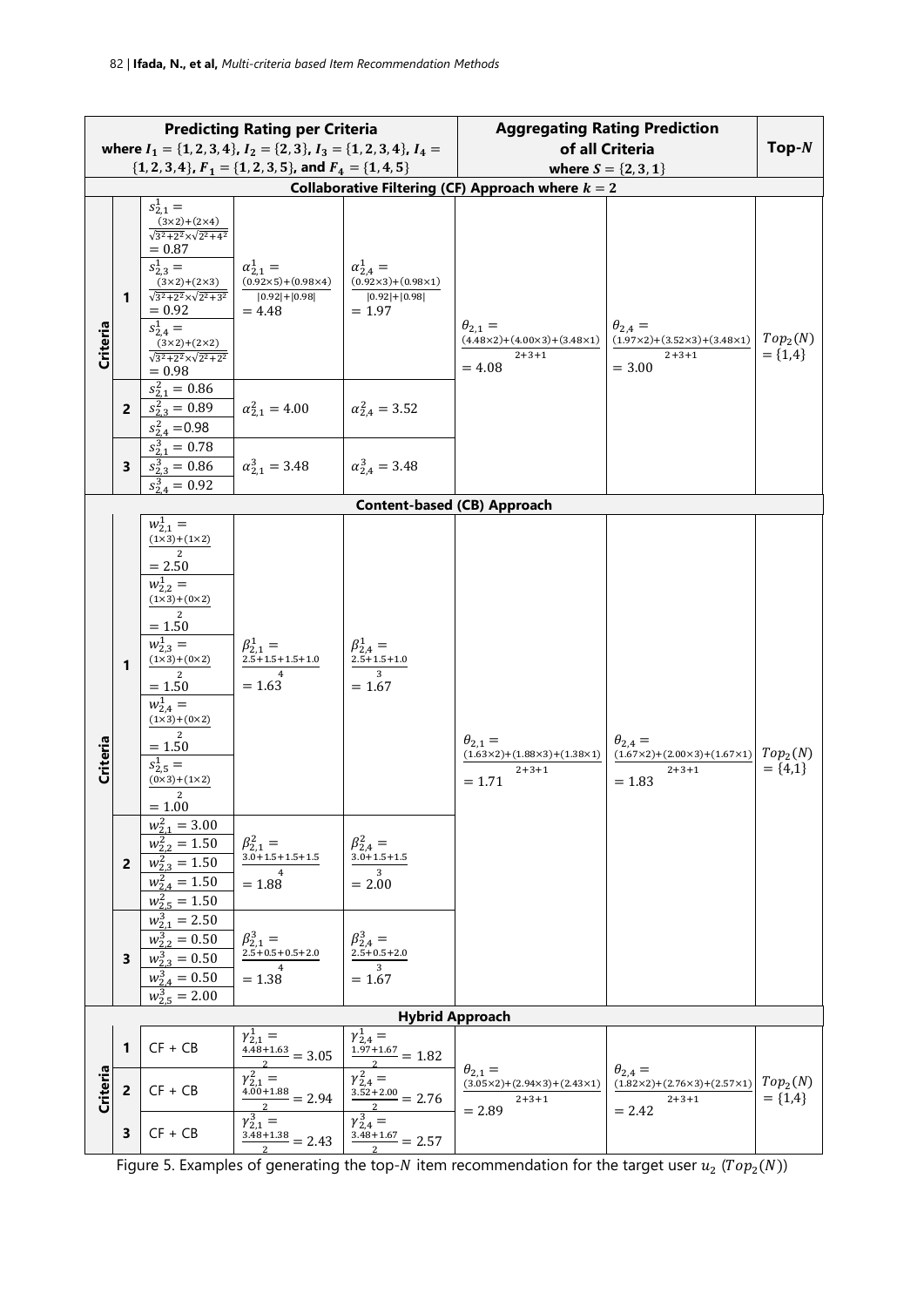## <span id="page-5-0"></span>Table II. Dataset

|    |             | Total number Total number Total number Significance Total number Total number<br>of users $(p)$ of items $(q)$ of items $(l)$ of Criteria $(Y)$ of features $(f)$ of rating data |     |
|----|-------------|----------------------------------------------------------------------------------------------------------------------------------------------------------------------------------|-----|
| 50 | ${2,2,3,1}$ | -26                                                                                                                                                                              | 900 |



Figure 6. The performance comparison on *TN* dataset

<span id="page-5-1"></span>

Figure 7. The performance comparison on *TCS* dataset

<span id="page-5-2"></span>It is to be noted that  $\mathbb{I}(\cdot)$  results 1 when the condition within the bracket is fulfilled, or 0 otherwise.

## **Performance Comparison**

In this sub-section, we compare the performance at  $N = \{1 \cdots 20\}$  of the three developed three multi-criteria based item recommendation methods. For ease of explanation, we label the methods based on the rating prediction per criterion approach implemented, i.e., CF, CB, and Hybrid.

[Figure 6](#page-5-1) shows the performance comparison of the three methods on the LN dataset. We can observe that CF and Hybrid have comparable performance, while CB performs the worst. Note that Hybrid slightly outperforms CF when  $N \geq 5$ . These results suggest that, on a normal condition, Hybrid is the best method to be implemented in a multi-criteria based item recommendation system.

[Figure 7](#page-5-2) shows the performance comparison on the LCS dataset. We can notice that CF achieve the best performance, followed by Hybrid and CB. These results advise that a multi-criteria based item recommendation system must implement a CF method on a cold-start item condition.

Additionally, the poor performance of CB confirms that this method should not be implemented solely in a multi-criteria based item recommendation system on any conditions. It is also worth it to note that CF can be more effective than CB at providing recommendations for cold-start items condition since CF performance is better than that of CB on the LCS